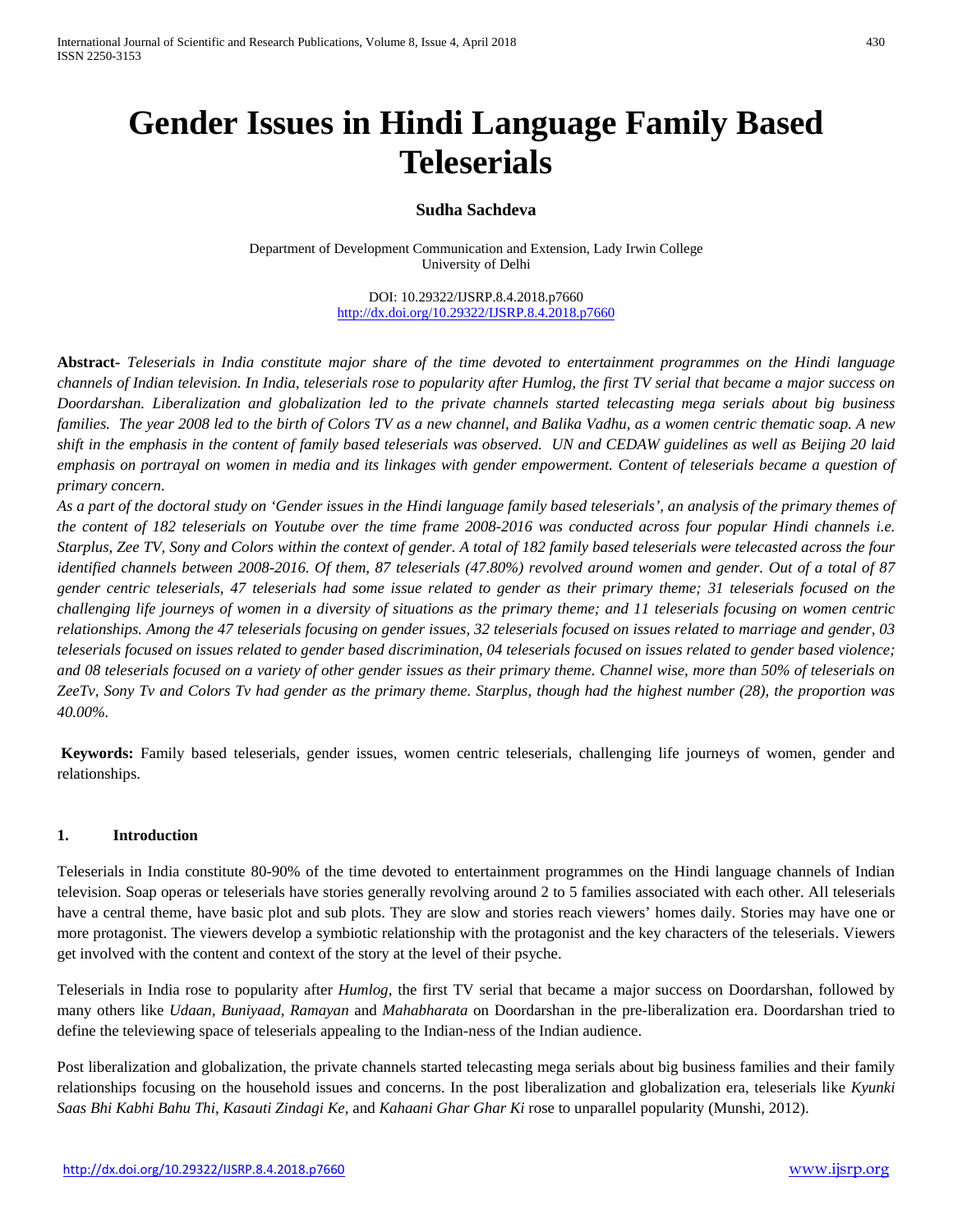*Kyunki' and 'Kahaani'* redefined televiewing space through their mega stories, film like visual quality, and a content that brought day to day household level issues of relationships and spaces to people's homes. *'Tulsi'* and *'Parvati'* became popular household names. Many such teleserials journeyed for more than 4-5 years including the likes of *Kausauti, Kyunki* and *Kahaani*. Due to their unending length and stories loosing relevance running across generations, these teleserials started inviting a lot of criticism towards the end. Gender as a concern was beginning to find negative treatment through some of these serials.

In the year 2008, with the birth of Colors TV as a new channel, and *Balika Vadhu* , there was sudden new shift in the emphasis in the content of family based teleserials (Kottary, 2009). Content wise and context wise, there were efforts to focus on women's voices, concerns and struggles in some way. Gender as a concern was beginning to find a specific voice and space.

# **1.1 Theoretical framework**

1.1.1 **The question of content and context:** Given the very high popularity of teleserials, the question of content and context with respect to gender needs to be reviewed as the images, issues and stories carried in the teleserials have a high potential of influencing the viewers in some way. The influence could be positive or negative, constructive or destructive, and short term and long term. The *Cultivation theory* and the *Socialization theory of Media Effects* by Denis Mc Quail also state the role of mass media, particularly the entertainment programmes in influencing the viewers in subtle manner (Mc Quail, 2010).

**1.1.2 Understanding gender and sex:** The concept of gender enables us to state that sex and gender are different. Sex is biological, helping to categorize people in to male and female; and gender is sociological. The distinct socially and culturally created and perceived roles of men and women are called gender. Gender therefore is the social and cultural definition of men and women (Bhasin, 1999 and Bhasin 2000).

**1.1.3 Global initiatives on women and media** The *Beijing Platform for Action'*, set up in 1995, emphasized on the need for the media to play a role in shifting the gender stereotypes. Twenty years later, again, the *Beijing 20* emphasized, that '*Everyone deserves to live free from the burden of harmful gender stereo types'* (Beijing 20, 2015)*.*

An ongoing UNESCO-SWAN (South Asian Women's Network) initiative, '*Women for Change: Building a Gendered Media'* in May 2016 developed a set of practical gender sensitive guidelines for women in media in the South Asian Region (UNESCO, New Delhi, 2016).

CEDAW, UNIFEM in its 2006 report focused on the linkages between Sex Role Stereotyping and Prejudice, Status of Women in India and Role of Media.

It stated that the absence of clear censor guidelines on sexual stereotypes had resulted in the glorification of women's subordination through unhindered media portrayals. It stressed that '*the absence of any regulations in television programmes* resulted in a stereo typical portrayal of women in serials. (CEDAW, UNIFEM, 2006).

Gender Recommendation No. 19 of the CEDAW Committee clearly pointed that '*cultural practices/ attitudes, perpetuate widespread practices involving violence or coercion'. S*uch practices had the potential to justify gender-based violence.

**1.1.4 The Indian context-** Broadcasting Contents Complaints Council (BCCC) was set up in India to regulate the content of cable Television. The BCCC guidelines were applicable to all non-news broadcast programmes on television. The guidelines discourage portrayal of women as '*an object of sexual exploitation'* and discourage glorification '*of social evils like child marriage, dowry, bigamy, son preference' etc* (IBF Guidelines)*.*

## **2. Content analysis of Hindi language family based teleserials**

Trends in content of the Hindi language family based teleserials in general as well as content related to gender and women were studied through an analysis of the primary thematic treatment of the story, A study was conducted for analysis for primary themes of the content and storyline of family based teleserials over the time frame 2008-2016. Epic and mythological teleserials were excluded from the sample Teleseries like crime shows, talk shows, talent shows etc were also excluded.

**2.1 Content analysis:** To analyze the trends in content of the family based Hindi language teleserials telecasted 2008 onwards, with respect to gender and women, data was gathered by visiting the websites of each channel. Data was gathered over the time frame of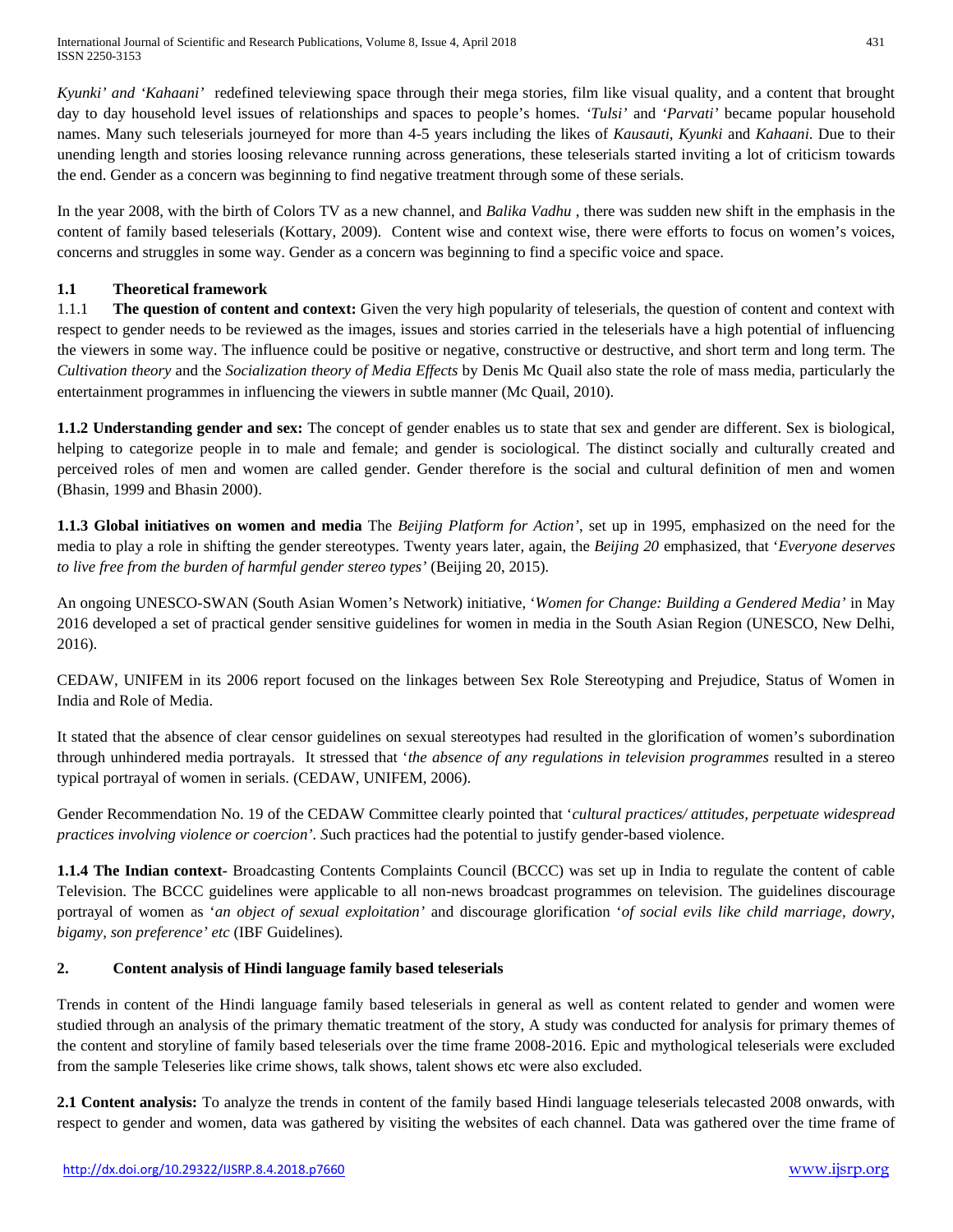International Journal of Scientific and Research Publications, Volume 8, Issue 4, April 2018 432 ISSN 2250-3153

2008-2016 four popular channels identified for inclusion in the study were Starplus, Sony, Zee TV, Colors, since these were the most popular channels. Also other channels were excluded for the purpose of manageability of the data.

**2.2 Methodology:** Each teleserial on air between 2008-2016 was studied briefly for an idea of its basic storyline, content, background and type of teleserial. Teleserials were visited through their channel websites and Youtube. Teleserials on air as on 2008 even if they were continuing from the past were also included. This exercise was undertaken to study the trends in content and range.

**3. Analysis:** Based on their thematic content and basic storyline, three broad categories of content emerged among the teleserials. The three broad categories arrived that emerged were General (Themes related to family and social life with no specific emphasis on gender or women); Gender centric (stories around women protagonist or issues related to women or gender as a primary focus); and Gender as an issue built into script (primary theme did not revolve around women or gender but some aspect of gender roles emerged as a part of the story).

#### **3.1 Channel wise classification of teleserials (2008-2016)**

Table 1 reveals that a total of 182 family based teleserials were telecasted across the four identified channels between 2008-2016. Of them, 87 teleserials (47.80%) revolved around women and gender, either focusing on stories women protagonists or some gender issues. Channel wise even though Starplus (28) had the highest number of gender centric teleserials, proportion wise Zee, Sony and Colors were nearly equal and faired much higher than Starplus. More than half of the family based teleserials on Zee TV, Sony and Colors revolved around women and gender as the primary theme.

| of<br>Name      | of<br>Number | Family<br>based        | Family<br>Gender<br>based  |
|-----------------|--------------|------------------------|----------------------------|
| channel         | Teleserials  | teleserials<br>(Total) | serials<br>centric<br>tele |
|                 | (Total)      | (n)                    | (n1)                       |
|                 | (N)          |                        |                            |
| <b>Starplus</b> | 74           | 70                     | $(40.00\%)$<br>28          |
| Colors          | 45           | 42                     | 22 (52.38%)                |
| Zee TV          | 41           | 39                     | 21(53.84%)                 |
| Sony            | 33           | 31                     | 16(51.61%)                 |
| Total           | 193          | 182                    | 87 (47.80%)                |

#### **Table 1 Channel wise classification of teleserials (2008-2016)**

#### **3.1.1 Gender centric teleserials; channel wise thematic analysis**

An analysis of the content of gender centric teleserials based on the primary theme around which the story revolved; conducted channel wise as well as theme wise, led to the following classification. Based on the primary theme of the content, the gender centric teleserials were classifiable in to three broad categories: a. Teleserials around specific gender issue, b. Challenging life journeys of women protagonists in the teleserial as the primary focus; and c. Relationships challenges of the women protagonists as the primary focus.

#### **3.2 Themes and issues raised in gender centric teleserials**

A channel wise analysis of the trends in gender centric scripts of the tele serials is presented below.

**3.2.1 Starplus:** Out of the 28 teleserials in the gender centric category, all the teleserials revolved around stories and life journeys of women protagonists in some way. Among them, 16 out of 28 teleserials were scripted around specific gender linked issues in family or society; 08 teleserials had stories around courageous and challenging life journeys of women in diverse tough situations; and 04 teleserials focused primarily on diversity of relationships of women and their challenges. Starplus aired 04 teleserials with stories originating in rural areas in the gender centric category.

The 17 teleserials focusing on gender centric issues included 10 teleserials around issues related to marriage.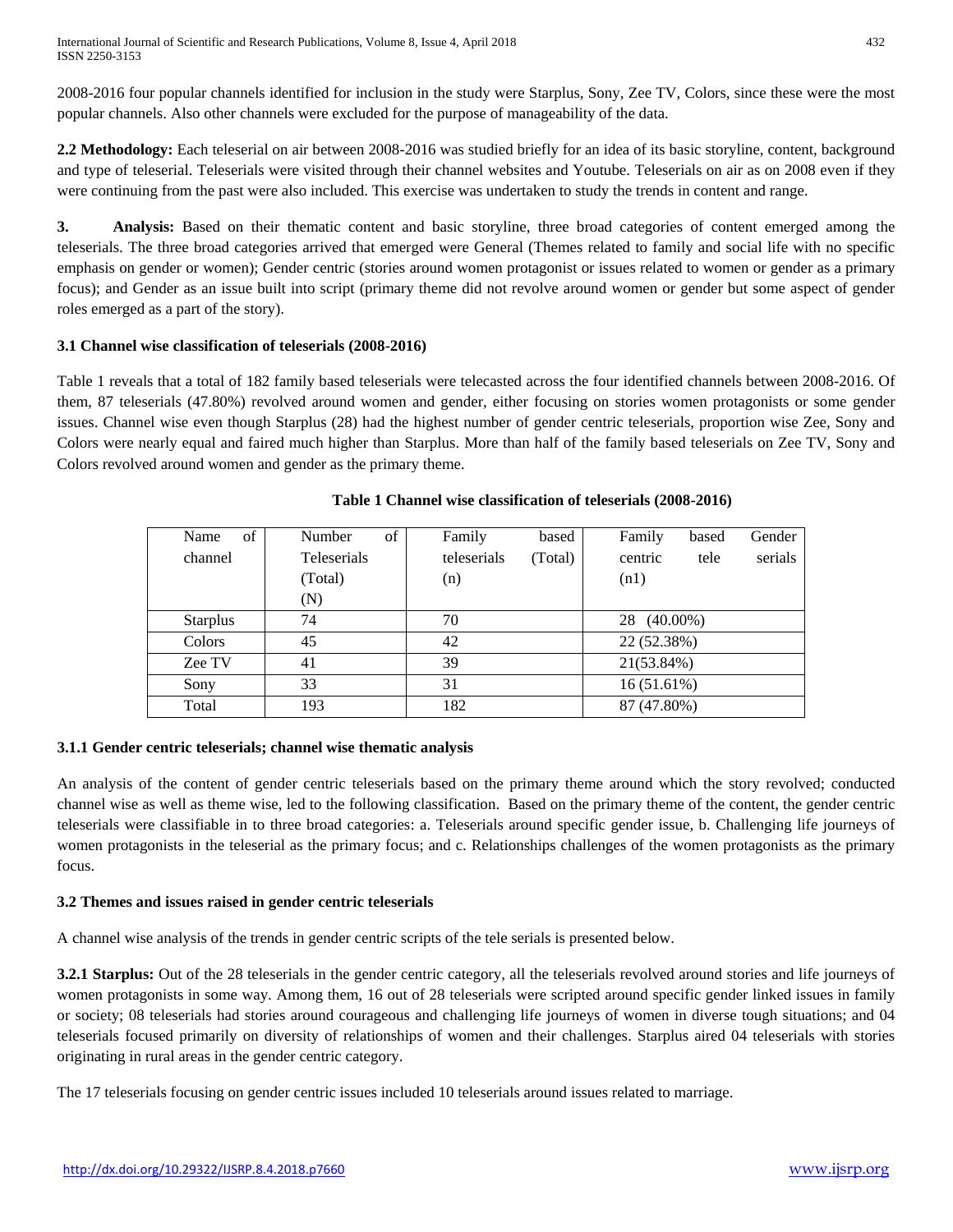| S.no | <b>Channel/ Name of the serial Starplus</b>   | <b>Primary theme</b><br>issue-                      |
|------|-----------------------------------------------|-----------------------------------------------------|
|      |                                               | <b>Gender and marriage</b>                          |
| 1.   | Kumkum- Ek pyara sa bandhan                   | Widow remarriage.                                   |
| 2.   | Zindagi ka har rang gulal                     | Remarriage between brother in law and sister in law |
| 3.   | Sapna babul ka Bidaai                         | Fair and dark complexion discrimination             |
| 4.   | Diya aur bati hum                             | Balance between home and work                       |
| 5.   | Ek nanad ki khushiyo ki chhabi meri<br>bhabhi | Loving bond between two sisters in law              |
| 6.   | Sasural genda phool                           | Class issues and marriage                           |
| 7.   | Mitwa phool kamal ke                          | Orthodox practices related to marriage in UP.       |
| 8.   | Sajan Ghar jana hai                           | Non acceptance of daughter in law from lower caste. |
| 9.   | Chehra                                        | Marriage of disabled girl on a wheelchair           |
| 10.  | Namkaran                                      | Interfaith marriage and effects on children.        |

Table-2 Teleserials on gender and marriage (Starplus)

The range of issues around marriage encompassed widow remarriage including remarriage between widowed sister in law with brother in law in rural Gujarat (02), preference for fair complexion in marriage and struggles of a girl with dark complexion to find a match (01), life journey and marriage of woman with disability who is wheel chair bound (01); non acceptance of daughter in law from lower caste in an upper caste home (01), marriage adjustment and class issues (01), rituals and orthodox practices related to marriage in UP (01), a woman's dream for higher education, career and family support after marriage to become an IPS officer(01); loving, caring, bond of happiness and love between two sisters in laws (01); and search for identity of a girl child, not accepted as a result of the parent's interfaith marriage (01).

Table-3 Teleserials on gender based violence (Starplus)

|  | <b>Channel/ Name of the serial Starplus</b><br>S.no |                        | <b>Primary theme</b><br><b>Gender based violence</b> | issue- |
|--|-----------------------------------------------------|------------------------|------------------------------------------------------|--------|
|  |                                                     | Mann ki awaaz pratigya | Rape, stalking.                                      |        |
|  |                                                     | Maryada: lekin kab tak | Domestic violence, rape, victimization of women.     |        |

The next category of issues that surfaced were violence against women, rape, stalking and victimization (2 teleserials). Both teleserials had issues of violence and rape with in the household due to class, caste and clout.

| S.no | Name of the serial Primary theme<br><b>Channel/</b> | issue- Gender                                              |
|------|-----------------------------------------------------|------------------------------------------------------------|
|      | <b>Starplus</b>                                     | based discrimination                                       |
|      | Ek veer ki adaas-veera                              | Non acceptance of girl child, brought up by kid brother.   |
|      | Everest                                             | Daughter's desire to scale Mount Everest for acceptance by |
|      |                                                     | father.                                                    |

Table-4 Teleserials on gender based discrimination (Starplus)

Two teleserials revolved around girl child rejected by the family. This included girl child rejected by the father and daughter's craving for acceptance by climbing Everest(01), and girl child rejected by the family brought up by the kid brother (01).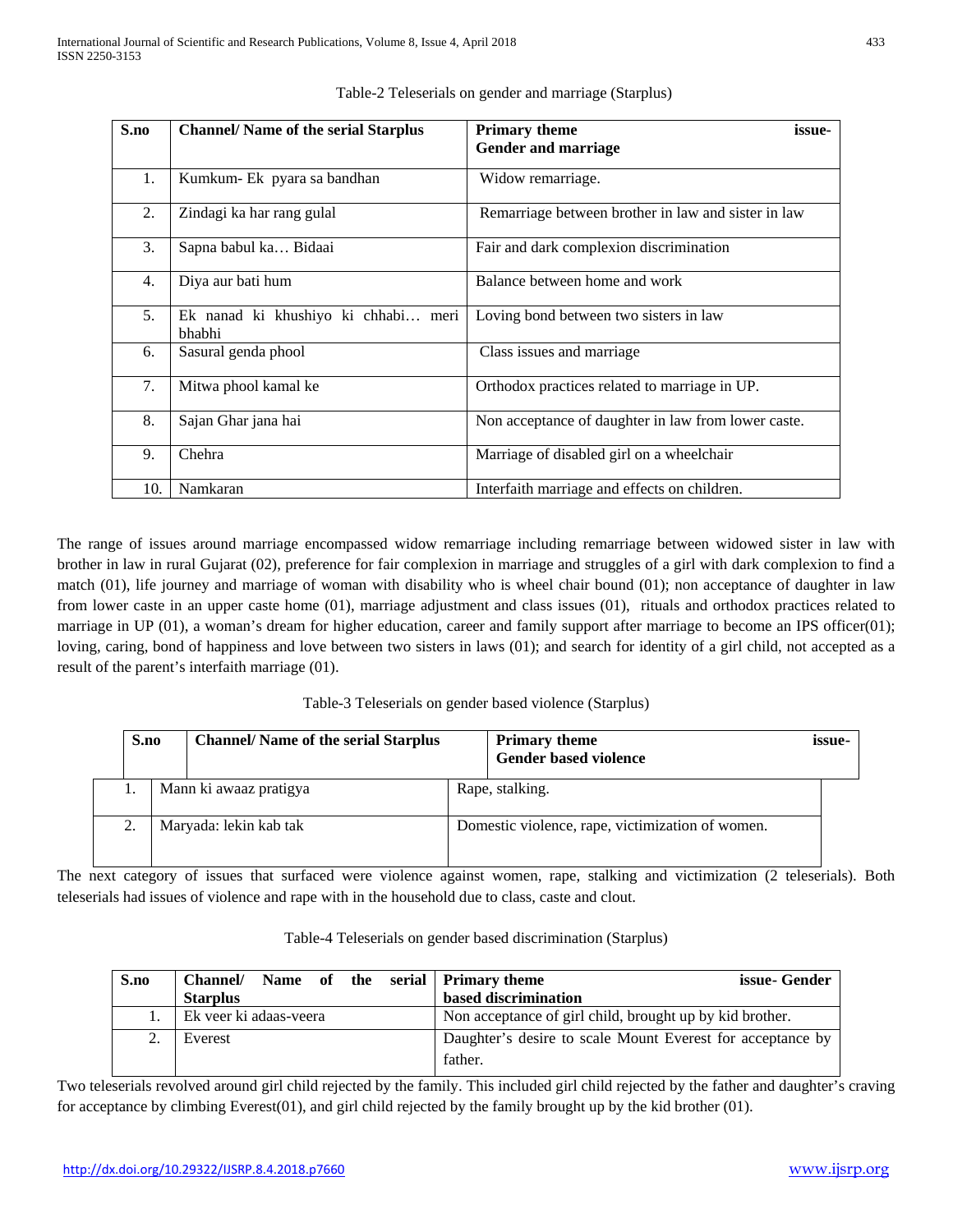| S.no | <b>Channel/</b> |  |  | Name of the serial Primary theme             | issue-Other |
|------|-----------------|--|--|----------------------------------------------|-------------|
|      | <b>Starplus</b> |  |  | gender issues                                |             |
|      | Shraddha        |  |  | Chardham Yatra of parents, daughter's dream. |             |
|      | l'amana         |  |  | Women and cricket                            |             |

The other gender issues arising in the teleserials on Starplus included a daughters desire to take her parents for Char Dham Yatra normally supported by sons (01), and women and sports with Tamana's desire to become a cricketer(01).

Some teleserials may fall in more than one category but they have been grouped in the specific category based on the primary theme or issue that it focused on. It is interesting to note that each serial in some way will fall under the category of gender based discrimination/ violence. Any discrimination based on sex can be understood as a form of violence. Also most teleserials in the other gender issues category may also fall in the category of discrimination or violence. They have been grouped separately because of a larger issue that they focus on.

| S.no | <b>Channel/ Name of the serial Starplus</b> | <b>Primary theme</b><br><b>Challenging life journeys</b>                |
|------|---------------------------------------------|-------------------------------------------------------------------------|
|      |                                             |                                                                         |
| 1.   | Dosti Yarriyaan Manmarziyan                 | Women's empowerment and self discovery                                  |
| 2.   | Sapno Se Bhare Naina                        | Self discovery and self empowerment                                     |
| 3.   | Ruk jana nahi                               | Women empowerment in male dominated society.                            |
| 4.   | Sangam                                      | Daughter's efforts to strengthen her family                             |
| 5.   | Grihasti                                    | Journey of self discovery seven women after the death of<br>patriarch.  |
| 6.   | Navya-Naye dhadkan naye sawaal              | Self empowerment and empowering other women in the<br>matrimonial home. |
| 7.   | Kasturi                                     | Difficult life journey through betrayals                                |
| 8.   | Mohi Ek khwaab ke khilne ki kahaani         | Life of a tribal girl named Mohi.                                       |

Table-6 Teleserials on challenging life journeys (Starplus)

Starplus telecasted 08 teleserials with stories focusing on the tough and challenging life journey of women protagonists in some way. Among them 07 stories focused on challenging life journeys of women protagonists themself finding a way for self discovery and empowerment in some way. One story focused on life journey of seven women in a family impacted by the death of male patriarch (Grihasti).

Among the seven stories of women, two teleserials were based on journeys of young women for self discovery and self empowerment (Dosti Yarriyan… and Sapno se bhare Naina). Two stories focused on efforts of the protagonist in facing the male dominated society and uplifting their parental family (Ruk jana nahi, Sangam). Navya was a unique story of a girl upholding family values, post marriage, uniting the family and improving the status of women in the matrimonial family through her new empowering ideas and efforts. One story of love and betrayal in the tough life journey of woman in family and relationships (kasturi). Mohi was a unique teleserials focusing on the life dreams and challenges of a tribal girl.

| S.no | <b>Channel/ Name of the serial Starplus</b> | <b>Primary theme</b>                    | <b>Gender</b> |  |  |
|------|---------------------------------------------|-----------------------------------------|---------------|--|--|
|      |                                             | and relationships                       |               |  |  |
|      | Suhani si ladki                             | Difficult life journey of Suhani        |               |  |  |
|      | Sabki Laadli bebo                           | story of the Bebo and her relationships |               |  |  |
| 3.   | <b>Behenein</b>                             | Sacrifices of sisters                   |               |  |  |
| 4.   | Ek hazaro mein meri behna hai               | Sister's love.                          |               |  |  |

Table-8 Teleserials on gender and relationships (Starplus)

In the teleserials on gender and relationships category, out of total of four teleserials, two teleserials focused on relationships between sisters, and one story on relationships challenges post marriage (Suhani si ladki) and supportive relationships for Bebo in her parental family (Sabki Laadli bebo).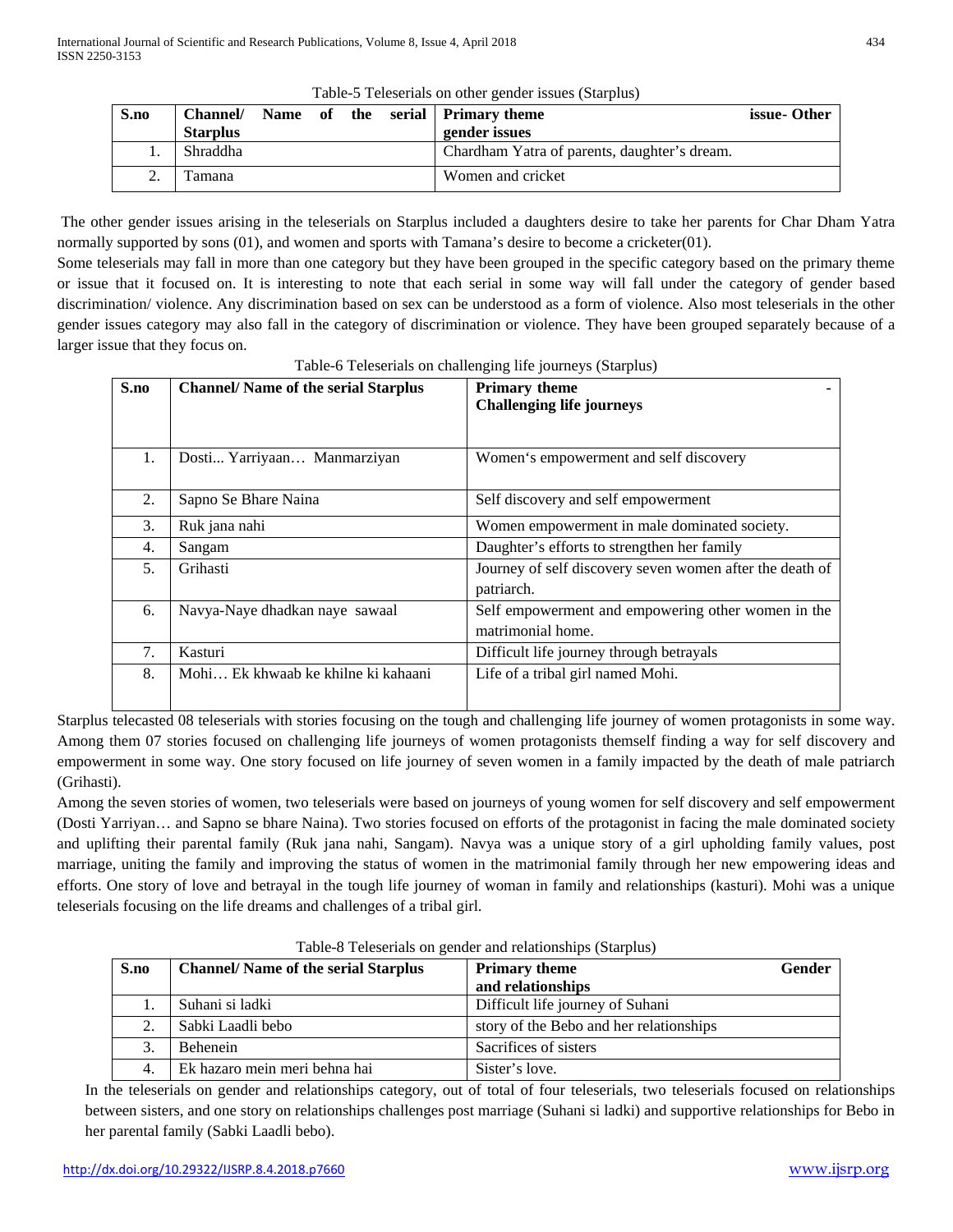# **3.2.2 Colors TV**

Colors TV channel aired 22 gender centric teleserials. Among these 14 stories focused primarily on one or more than one gender issue. Of these, 08 teleserials had issues related to marriage as the primary theme, one teleserials focused on gender based discrimination as the primary theme and two teleserials focused on gender based violence as the primary theme. A total of three teleserials focused on other gender based issues.

There were a total of 04 stories on difficult life journeys of women protagonists facing societal challenges, and 04 stories focusing primarily on women protagonists and their relationships.

Out of a total of 22 gender centric teleserials, Colors TV telecasted 07 teleserials contextualized in rural areas.

| S.no. | Channel/ Name of the serial     | <b>Primary</b><br>theme                                                 |
|-------|---------------------------------|-------------------------------------------------------------------------|
|       | <b>Colors TV</b>                | issue- Gender and Marriage                                              |
| 1.    | Balika Vadhu                    | Child marriage and consequences                                         |
| 2.    | Na Bole Tum Na Maine Kuchh Kaha | Marriage of young unmarried boy with a widow with<br>children.          |
| 3.    | Ishq Ka Rang Safed              | Widow remarriage.                                                       |
| 4.    | Bandhan Saat Janamon Ka         | Marriage and dowry                                                      |
| 5.    | Laagi Tujhse Lagan              | Black girl married to rich gangster<br>because of<br>superstitions.     |
| 6.    | Bhagya vidhaata                 | Tradition of abducting the groom and marriage at gun<br>point in Bihar. |
| 7.    | Aise Karo Naa Vidaa             | Marriage and destiny of rape victim                                     |
| 8.    | Thapki Pyar Ki                  | Issue of stammering girl and her marriage.                              |

|  |  | Table-9 Teleserials on gender and marriage (Colors) |
|--|--|-----------------------------------------------------|
|--|--|-----------------------------------------------------|

Out of a total of 08 teleserials around issues related to gender and marriage,two teleserials focused on widow remarriage (Na Bole Tum Na Maine Kuchh Kaha, Ishq Ka Rang Safed) and one teleserials on the issue of child marriage in rural Rajasthan (Balika Vadhu). The range of other issues related to marriage surfacing in teleserials on Colors TV included Dowry (Bandhan Saat Janamon Ka), marriage by abducting a bride groom at gunpoint as a tradition in Bihar (Bhagya vidhaata), forceful marriage of a poor slum girl with a black painted face to save the life of a rich gangster (Laagi Tujhse Lagan); and problems of a stammering girl in finding a suitable match for her marriage (Thapki Pyar Ki).

One telserial focused on fate of a rape victim in village forcefully married to royalty because of rape committed by the prince of royal family (Aise Karo Naa Vidaa).

| Table-10 Teleserials on gender based violence (Colors) |  |
|--------------------------------------------------------|--|
|                                                        |  |
|                                                        |  |
|                                                        |  |

| S.no | Channel/Name of the serial Colors   Primary theme | issue-<br><b>Gender based violence</b> |
|------|---------------------------------------------------|----------------------------------------|
|      | Na Aana Is Des Laado                              | Female Feticide and violence           |
|      | Phulwa                                            | Based on life of Phoolan Devi.         |

The category of gender based violence included two teleserials. Na aana is des laado had female feticide and primary focus even though it included a huge range of issues related to gender based violence including rape, domestic violence, discrimination etc. Phulwa was a unique story loosely based on the life of bandit queen Phoolan Devi.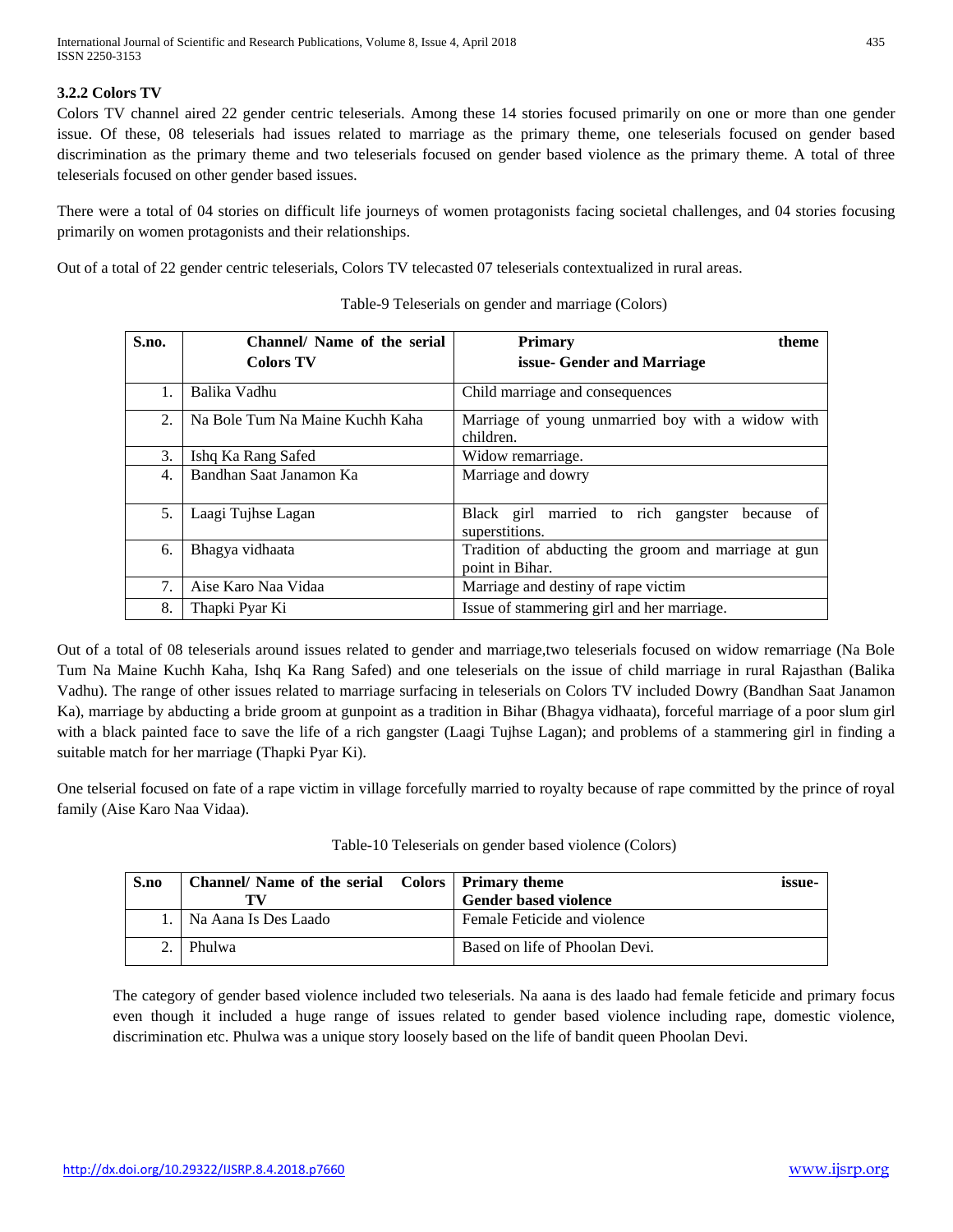Table-11 Teleserials on gender based discrimination (Colors)

| S.no | Channel/ Name of the serial Colors   Primary theme | <b>Gender based discrimination</b>      | <b>issue-</b> |
|------|----------------------------------------------------|-----------------------------------------|---------------|
|      | Mere Ghar Aayi Ek Nanhi Pari                       | Birth of a girl child after many years. |               |

In the section of gender based discrimination, Mere Ghar Aayi Ek Nanhi Pari was the story of positive approach welcoming the birth of a girl child in family after 18 years.

It is important to mention here the case of Balika Vadhu and Na aana is desh lado. Both the serials started with one primary issue but took a lifecycle approach and touched a huge range of gender centric issues as a part of the story and situations. Balika Vadhu started with the primary focus on child marriage but went on to handle issues associated with women personal and social life like literacy, access to health, discrimination, status in family and society, widowhood, employment, separation, remarriage etc. Na aana is desh lado started primarily on female feticide but touched a very broad range of gender issues like violence, rape, victimization, lack of human rights etc. Most other serials focused on one primary issue and its contextualization in to the script.

| Table-12 Teleserials on other gender issues (Colors) |  |
|------------------------------------------------------|--|
|------------------------------------------------------|--|

| S.no | Channel/ Name of the serial Colors   Primary theme |                                                 | issue- |
|------|----------------------------------------------------|-------------------------------------------------|--------|
|      |                                                    | other gender issue                              |        |
|      | 1.   Agni pareeksha Jeevan Ki — Gangaa             | Superstitions regarding skin disease in a girl. |        |
|      | Krishna dasi                                       | Life of devdassis.                              |        |
|      | Jdaan                                              | Girl child sold as bonded labor.                |        |

The list of other gender issues in the table above is self-explanatory. Other issues included life of Devdasis, bonded labor of a girl child sold even before birth; and superstitions regarding skin disease in a girl and the societal pressures face by her.

| S.no | Channel/ Name of the serial Colors   Primary<br>TV | theme<br><b>Challenging life journey</b>                      |
|------|----------------------------------------------------|---------------------------------------------------------------|
|      | Rangrasiya                                         | Abduction and forceful marriage of a girl to gun<br>smuggler. |
|      | Madhubala                                          | Life journey through tough circumstances.                     |
| 3.   | Bani — Ishq Da Kalma                               | Challenging love story.                                       |
|      | Maati ki Banno                                     | Young orphan girl journey to search for her family.           |

Of the four stories on difficult life journeys of women protagonists, three stories focused largely on tough life journey through relationships in difficult circumstances to find love (Madhubala, Bani, Rangrasaiya); and one story focused on the tough journey of an orphan girl to search for her land and family.

| Table-14 Teleserials on gender and relationships (Colors) |  |  |  |
|-----------------------------------------------------------|--|--|--|
|-----------------------------------------------------------|--|--|--|

| S.no | Channel/ Name of the serial Colors   Primary | theme                                |
|------|----------------------------------------------|--------------------------------------|
|      |                                              | <b>Gender and relationships</b>      |
|      | Swaragini                                    | Bonding between sisters              |
| 2.   | Shastri Sisters — Chaar Dil Ek Dhadkan       | Bonding between sisters              |
|      | Sasural Simar ka                             | Marriage and family relationships.   |
|      | Uttaran                                      | Caste and class issues in friendship |

Among the four stories focusing only on the relationships of women protagonists, two stories revolved around relationships between sisters (Swaragini , Shastri Sisters- Chaar Dil Ek Dhadkan and one story around life journey of challenges in relationships post marriage (Sasural Simar ka).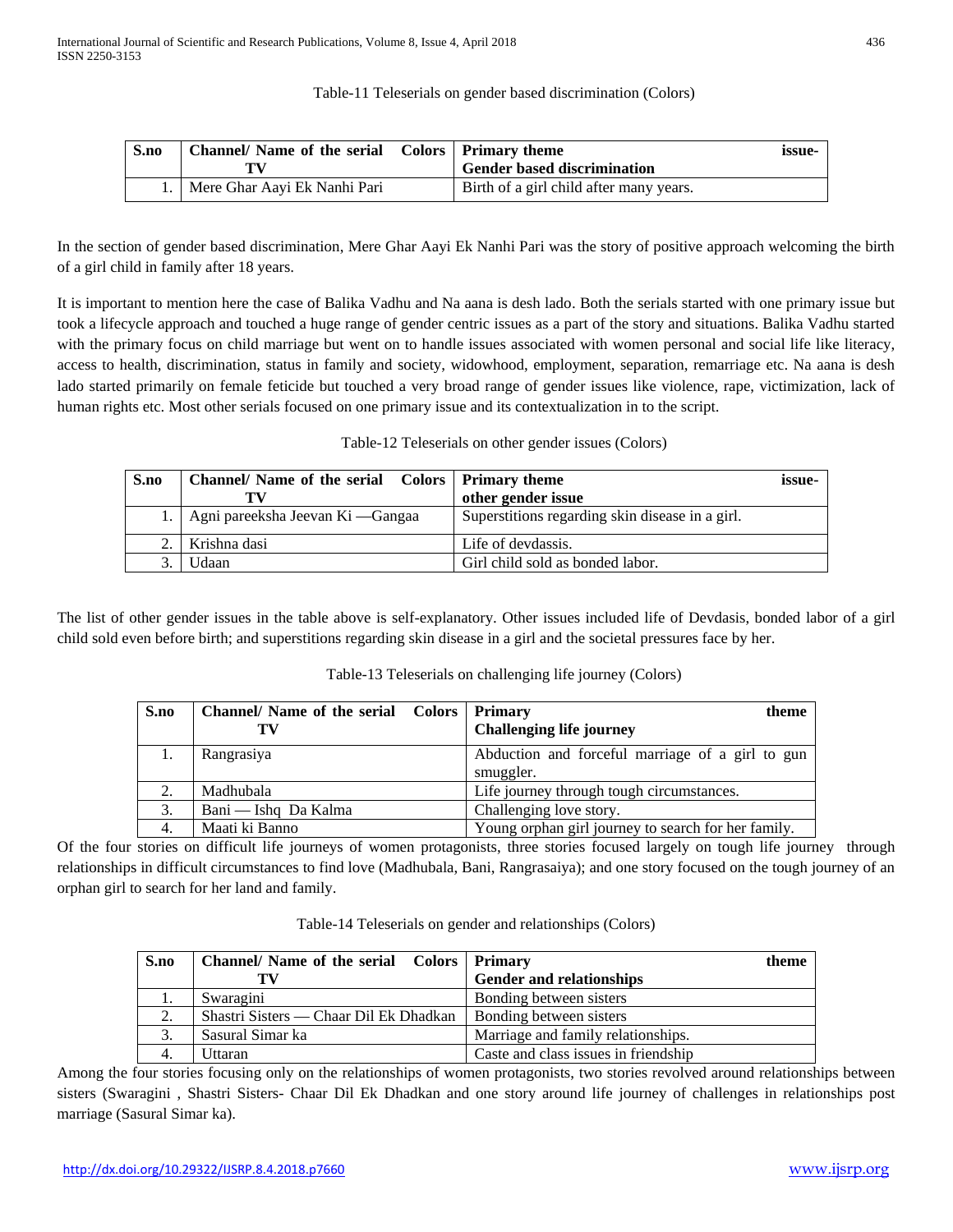One story on challenging relationships of two friends from different class and caste backgrounds brought up together, and their different life outcomes (Uttaran).

# **3.2.3 Sony TV**

Sony TV channel aired a total of 16 teleserials in the gender centric category. Of them, seven teleserials were based on specific gender issues as primary theme, eight teleserials were based on challenging tough life situations and life journeys of women in the personal and socio economic front and their self development in some way. One teleserial focused only on the challenges of gender centric relationships of women protagonists.

| S.no | <b>Channel/ Name of the serial Sony TV</b> | <b>Primary theme</b><br>issue-                  |
|------|--------------------------------------------|-------------------------------------------------|
|      |                                            | <b>Gender and marriage</b>                      |
| 1.   | Ekk Nayi Pehchaan                          | Loving bonds between Daughter In law and mother |
|      |                                            | in law.                                         |
| 2.   | Tum aise hi rehna                          | Expectations of a wife from marriage            |
| 3.   | Baat hamari pakki hai                      | Marriage of adopted orphan girl.                |
|      |                                            |                                                 |
| 4.   | Aathvaan Vachan                            | Mental health care of the girl child            |
| 5.   | Godh bharaai                               | Infertility and social attitude.                |
| 6.   | Sujata                                     | Mother's Sacrifices for her family              |

Table-15 Teleserials on gender and marriage (Sony TV)

All the six issue based teleserials had stories revolving around issues associated with gender and marriage. Among them, two stories focused on gender role expectations and relationships in marriage. Ekk Nayi Pehchaan brought to surface a positive relationship between daughter in law and mother in law as a positive example. Tum aise hi rehna focused on the gender roles and expectations of a wife from her husband after marriage.

Baat hamari pakki hai focused on the problems in finding a suitable match, and marriage of an adopted orphan girl by her relatives. Aathvaan Vachan focused on the issue of responsibility of mental health care for girl child with mental health issues after the marriage of her sister, accepted by the brother in law.

On the issue of motherhood, one teleserial focused on the differential social treatment in dealing with the Infertility of men and women (Godh bharaai). Sujata was the women centric story of the sacrifices of a mother named Sujata for her family.

There was no teleserial focusing on girl child discrimination and gender based violence as the primary theme as a singular issue on Sony Tv.

#### Table-16 Teleserials on other gender issues (Sony TV)

| S.no | Channel/Name of the serial Sony TV   Primary theme | other gender issues | issue- |
|------|----------------------------------------------------|---------------------|--------|
|      | Palampur Express                                   | Women and Olympics. |        |

Palampur Express was the story of meeting challenging personal aspirations of a girl and her struggle against all personal and social odds to become an Olympic runner.

| S.no | <b>Channel/ Name of the serial Sony TV</b> | <b>Primary</b><br>theme                           |
|------|--------------------------------------------|---------------------------------------------------|
|      |                                            | <b>Challenging life journeys</b>                  |
|      | 1. Krishnaben khakhrawala                  | Women empowerment and inspiration for others.     |
|      | 2. Desh ki beti Nandini                    | Challenging life of a daughter and citizen.       |
|      | 3. Kehta hai dil jee le zara               | Sacrifices of a daughter to support her family on |

Table-17 Teleserials on challenging life journey (Sony TV)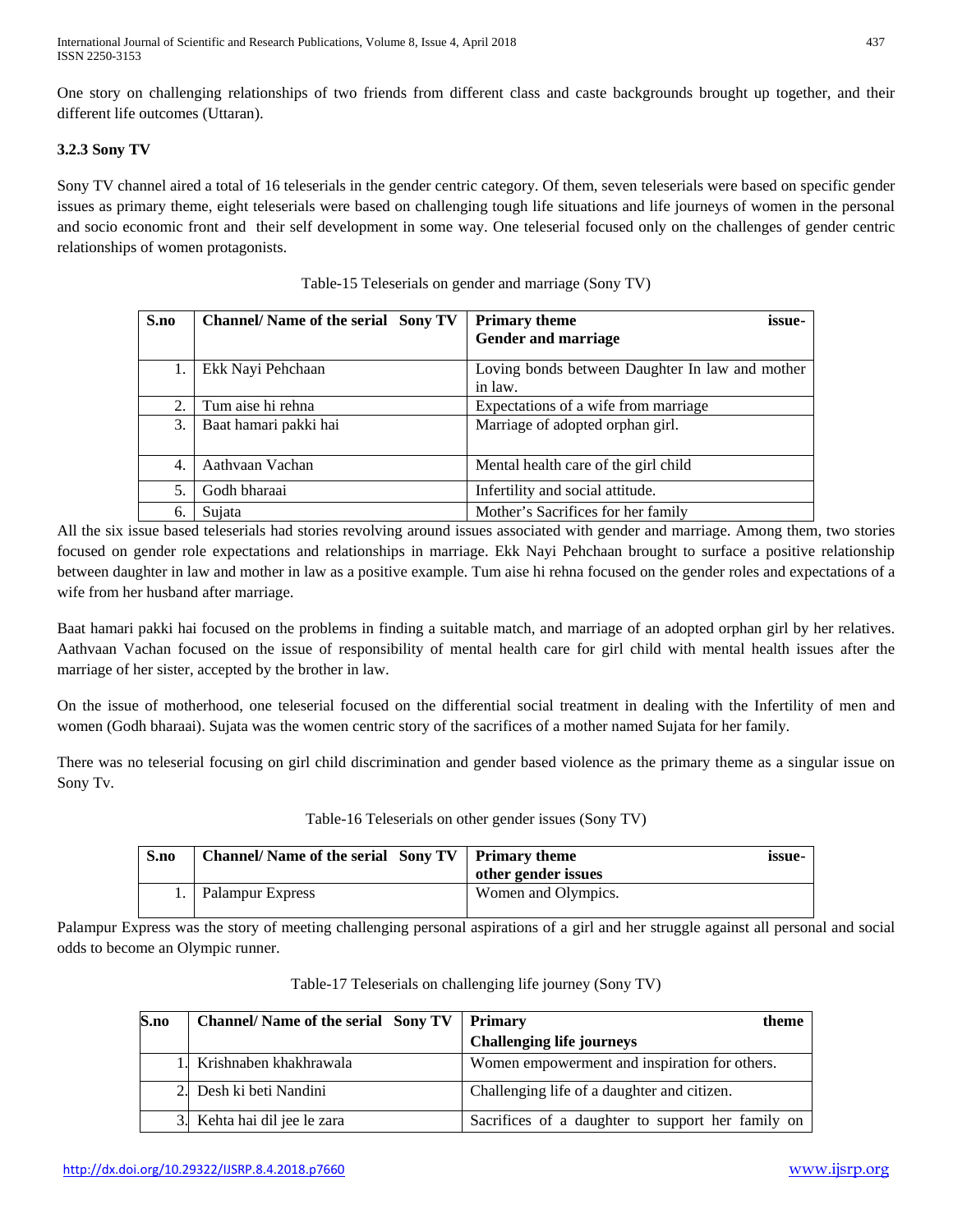|    |                              | father's death.                                           |
|----|------------------------------|-----------------------------------------------------------|
| 4. | Virudh                       | Conflict of ethics faced by a daughter.                   |
|    | 5. Baytaab dil kee tamannaha | Three young girls and their dreams for self<br>discovery. |
|    | 6. Meet Mila de Rabba        | Journey to find love.                                     |
|    | 7. Dekha ek khwaab           | Life of royalty.                                          |
| 8. | Amber Dhara                  | Story of conjoined twins.                                 |

Sony TV telecasted eight teleserials on challenging life journey of women in a diversity of tough situations and achievement of their challenging life goals. A widow's journey to bring up her children and become an example of women empowerment and support to others (Krishnaben khakhrawala); exemplary journey of a young woman to become a responsible family member and citizen (Desh ki beti Nandini); struggles and sacrifices of a daughter to support her family and business after her father's death (Kehta hai dil jee le zara) and a daughter's trial in conflicting ethics in fathers business (Virudh) were stories of challenges faced by women in the socio economic and personal fronts. Baytaab dil kee tamannaha focused on challenging journey of three girls from a small town after the death of the parents.

Two other stories of challenges on the personal, ethical and moral fronts included journey of Moniya, a longlost princess who reaches her family, finds her relationships and rules her kingdom based on human values (Dekha ek khwab) and a woman's journey to find love and marriage (Meet Mila de Rabba).

One teleserial brought attention to the issue of conjoined twins and their life journey (Amber Dhara)

| S.no | <b>Channel/ Name of the serial Sony TV</b> | <b>Primary</b><br>theme<br><b>Gender and relationships</b>   |  |
|------|--------------------------------------------|--------------------------------------------------------------|--|
|      | Hum Ladkiyaan - Mayke se sasural tak       | friends and their<br>dreams<br>Four<br>and<br>relationships. |  |

Table-18 Teleserials on gender and relationships (Sony TV)

Sony TV telecasted only one teleserial focusing only on women and their relationships (Hum Ladkiyaan - Mayke se sasural tak). It focused on dreams and relationships of women with self, family and marriage. The teleserial focused largely on the journey of relationships with parental home and matrimonial home.

## **3.2.4 Zee TV**

Zee TV channels aired 21 teleserials in the gender centric category. Among them, 10 teleserials focused on specific gender issues, 09 teleserials focused on the tough life journey of women protagonists in challenging situations, in meeting their dreams, self discovery and empowerment; and two teleserials focused on relationship of women protagonists. Only one teleserial in the entire list revolved around a male protagonist, portraying a non conventional son in law playing a positive role in the life of his wives's family.

## Table-19 Teleserials on gender and marriage (Zee TV)

| S.no | <b>Channel/ Name of the serial Zee TV</b> | <b>Primary</b><br>theme                                   |  |  |  |  |  |
|------|-------------------------------------------|-----------------------------------------------------------|--|--|--|--|--|
|      |                                           | issue-gender and marriage                                 |  |  |  |  |  |
|      | Saat Phere: Saloni ka Ghar                | Dark complexion girl and<br>struggles<br>for<br>marriage. |  |  |  |  |  |
| 2.   | 12/24 Karol Bagh                          | Late marriage, compromises.                               |  |  |  |  |  |
| 3.   | Agle Janam Mohe Bitiya Hi Kijo            | Purchase of young brides in Bihar to produce<br>son.      |  |  |  |  |  |
| 4.   | Banoo Main Teri Dulhan                    | Marriage of mentally unstable man to a poor<br>girl.      |  |  |  |  |  |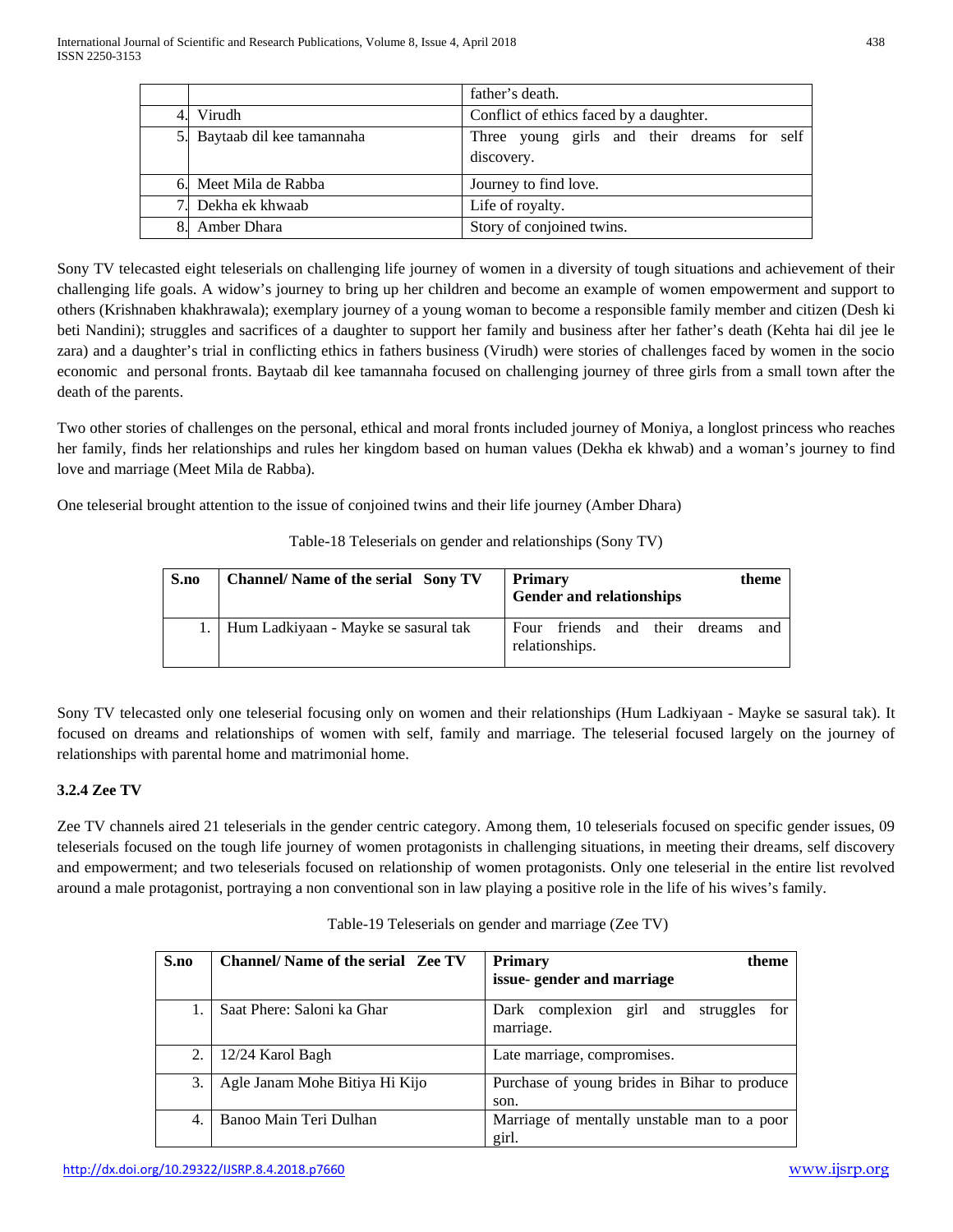|    | 5. Doli Armaano Ki | Abusive marriage and walking away                         |  |  |  |  |  |  |
|----|--------------------|-----------------------------------------------------------|--|--|--|--|--|--|
| 6. | Satrangi Sasural   | Comedy / a family with seven mothers in law               |  |  |  |  |  |  |
|    | 7. Meri sasu ma    | Loving bond between mother in law and<br>daughter in law. |  |  |  |  |  |  |
| 8. | Jamai Raja         | Non stereo typical son in law.                            |  |  |  |  |  |  |

Ten teleserials with gender centric issue as the primary theme included eight teleserials around gender and marriage and its diverse dimensions and two teleserials around other gender issues.

The eight teleserials around issues related to marriage included two stories on challenges and problems of finding a suitable match. The first focused on finding a match for a dark complexioned girl even if she is a very good human being (Saat Phere: Saloni ka Ghar); and the second teleserials focused on stigma, issues associated with late marriage of a young Punjabi girl and implications on her life and family(12/24 Karol Bagh).

The practice of purchase of young poor brides in Bihar for producing a son, struggles of women sold in such marriages (Agle Janam Mohe Bitiya Hi Kijo) was the only story from rural background focusing on multiple issues.

Story of a fraudulent marriage and cheating of a poor young girl married to a rich mentally unstable man and her challenging life (Banoo Main Teri Dulhan); abusive marital relationship, separation and implications(Doli Armaano Ki) were other issues associated with gender and marriage.

Three teleserials focusing on marriage and relationships included a comedy on relationships in a home with seven mothers in law (Satrangi Sasural); and two teleserials on positive non conventional relationships in marriage. These included a positive role model of a bond between a mother in law and daughter in law as an example of positive social change (Meri sasu ma), and a non conventional son in law playing a positive role in the life of his wives's family (Jamai Raja).

There was no teleserial focusing on girl child discrimination and gender based violence as the primary theme as a singular issue on Zee Tv. However serials like Saat Phere, 12/24 Karolbagh, Agle janam mohe bitiya hi kijo, Doli armaano ki and Banoo mai teri dulhan had multiple components of discrimination and violence as sub themes in their stories.

| S.no | <b>Channel/ Name of the serial Zee TV</b> | <b>Primary</b><br>theme<br><b>Issues- other gender issues</b>        |
|------|-------------------------------------------|----------------------------------------------------------------------|
|      | Aapki Antara                              | Life of an autistic girl child.                                      |
|      | Kala teeka                                | Superstitions/ discrimination between own and<br>adopted girl child. |

Table-20 Teleserials on other gender issues (Zee TV)

The two teleserials on other gender issues included one daring teleserial focussing on problems of an autistic girl child and her life journey, struggles and relationships (Aapki Antara); and one teleserial focusing on superstitions to use an adopted dark complexioned poor orphan girl to ward off evil eye on the real fair daughter (Kala teeka).

| S.no | <b>Channel/ Name of the serial Zee TV</b> | <b>Primary</b><br>theme                            |  |  |  |  |  |
|------|-------------------------------------------|----------------------------------------------------|--|--|--|--|--|
|      |                                           | life journey<br><b>Challenging</b><br>and<br>women |  |  |  |  |  |
|      |                                           | empowerment                                        |  |  |  |  |  |
|      | Afsar Bitiya                              | Higher education and career for women, self        |  |  |  |  |  |
|      |                                           | empowerment.                                       |  |  |  |  |  |
| 2.   | Mera Naam Karegi Roshan                   | A daughter's crusade for justice and equality.     |  |  |  |  |  |
| 3.   | Ghar ki Lakshmi Betiyann                  | Daughter's right to equity in parental home        |  |  |  |  |  |
|      |                                           | and women's empowerment                            |  |  |  |  |  |

Table-21 Teleserials on challenging life journey (Zee TV)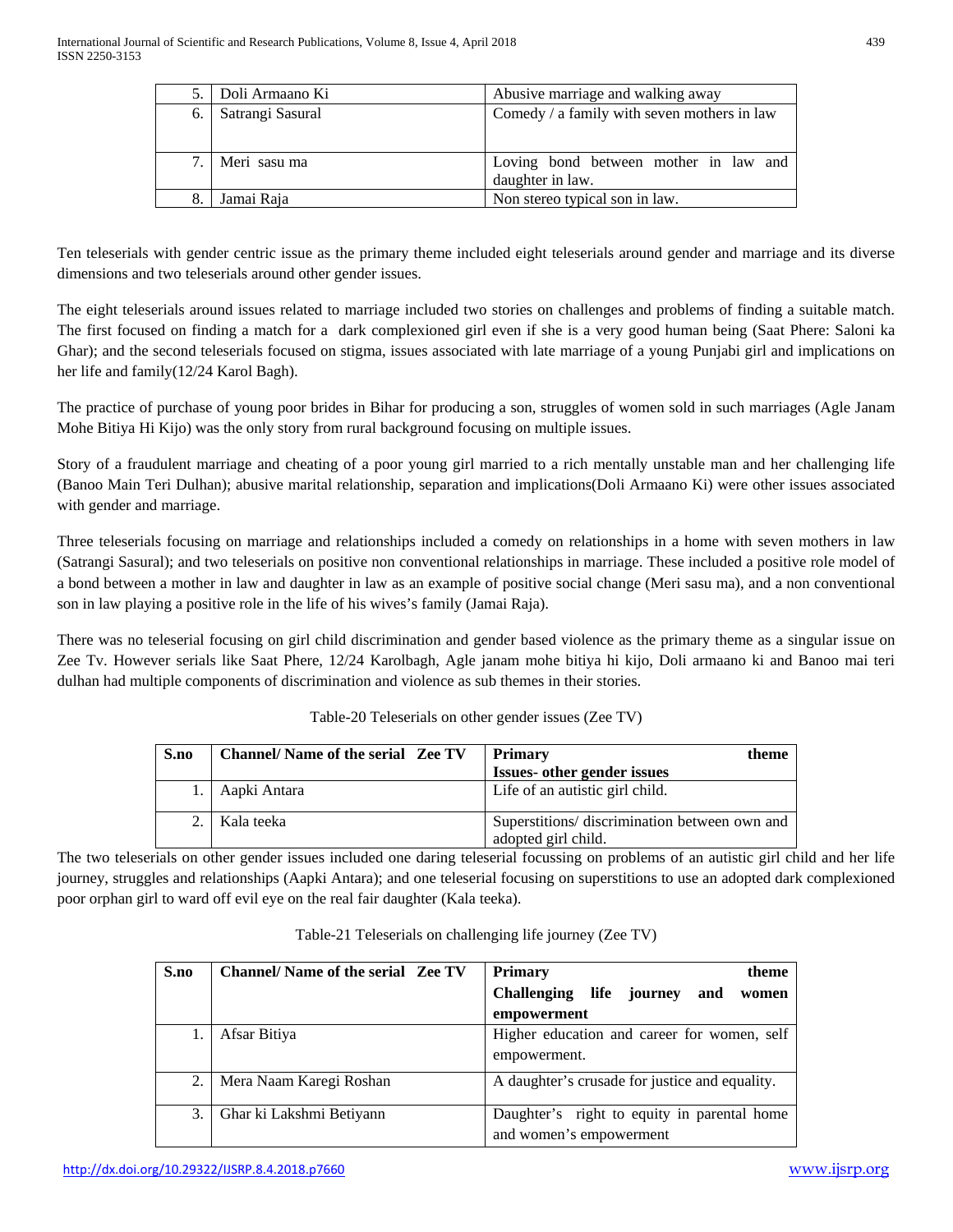| 4.  | Yahaan main ghar ghar kheli | Daughter's struggles to save her heritage                            |  |  |  |  |  |  |  |
|-----|-----------------------------|----------------------------------------------------------------------|--|--|--|--|--|--|--|
|     |                             | parental property                                                    |  |  |  |  |  |  |  |
| .5. | Hitler Didi                 | Daughter's efforts to bring up her family and<br>fight social evils. |  |  |  |  |  |  |  |
| 6.  | Zindagi ki Mahek            | Life journey of a woman with a passion for                           |  |  |  |  |  |  |  |
|     |                             | cooking, self development.                                           |  |  |  |  |  |  |  |
| 7.  | Kasamh Se                   | Journey of three sisters after parent's death.                       |  |  |  |  |  |  |  |
| 8.  | Sapne Suhane Ladakpan Ke    | Young women and their dreams for self                                |  |  |  |  |  |  |  |
|     |                             | development.                                                         |  |  |  |  |  |  |  |
| 9.  | Chhoti Si Zindagi           | Life of two girl orphan girl children.                               |  |  |  |  |  |  |  |

Out of a total of 09 teleserials on tough life journey of women and girls in difficult challenging situations, three teleserials on journey related to self development and women's empowerment included struggles of women protagonists for higher education and career (Afsar Bitiya), struggles for right to equity and empowerment (Ghar ki Lakshmi Betiyann); and fight against injustice and inequality in family and society (Mera Naam Karegi Roshan).

Two teleserials focused on struggles and sacrifices of daughters to support and uplift their families in crisis (Yahaan main ghar ghar kheli,Hitler Didi). Two teleserials had stories around the dreams, personal aspirations for self development and struggles of women protagonists (Zindagi ki Mahek, Sapne Suhane Ladakpan Ke). One story focused on the tough life journey of three sisters after the demise of their parents (Kasamh Se). There was one story on the tough life journey of two orphan girl children (Chhoti Si Zindagi).

| S.no | <b>Channel/Name of the serial Zee TV</b> | <b>Primary</b><br>theme                             |
|------|------------------------------------------|-----------------------------------------------------|
|      |                                          | <b>Gender and relationships</b>                     |
|      | Maayka                                   | Relationships of three sisters with their parental  |
|      |                                          | home.                                               |
|      | Do Saheliyaan                            | Friendship between two girls of different caste and |
|      |                                          | class.                                              |

Table-22 Teleserials on gender and relationships (Zee TV)

Zees TV channel telecasted only two teleserials around relationships of women. One story revolved around relationships between three sisters and their parental family (Maayka), and the other story on relationships and life journey of two women friends from different class and caste backgrounds (Do Saheliyaan).

## **3.2.5 Channel wise summary of themes in content**

To summarize, it can be said that, out of a total of 182 family based teleserials, there were a total of 87 teleserials with gender issues, themes or stories on life of women protagonists across four popular channels under study. Channel wise, out of a total of 87 gender centric teleserials, 50 teleserials i.e. 57% were contributed by Starplus and Colors together; and 71 teleserials i.e. 81% were contributed by Starplus and Colors and Zee TV together.

| Channel         | Total             | Issue based teleserials                 |                                                       |                                                       |                  | Total                        | Total                                   | Total                             |
|-----------------|-------------------|-----------------------------------------|-------------------------------------------------------|-------------------------------------------------------|------------------|------------------------------|-----------------------------------------|-----------------------------------|
| name            | gender<br>centric | <i>Issues</i><br>related to<br>marriage | Issue related to<br>based<br>gender<br>discrimination | Issue<br>related<br>to<br>gender<br>based<br>violence | Others<br>issues | Issue<br>based<br>teleserial | Challenging<br>life journey of<br>women | Women<br>centric<br>relationships |
| <b>Starplus</b> | 28                | 10                                      | 02                                                    | 02                                                    | 02               | 16                           | 08                                      | 04                                |

Table-23 Channel wise Thematic breakup of Gender centric teleserials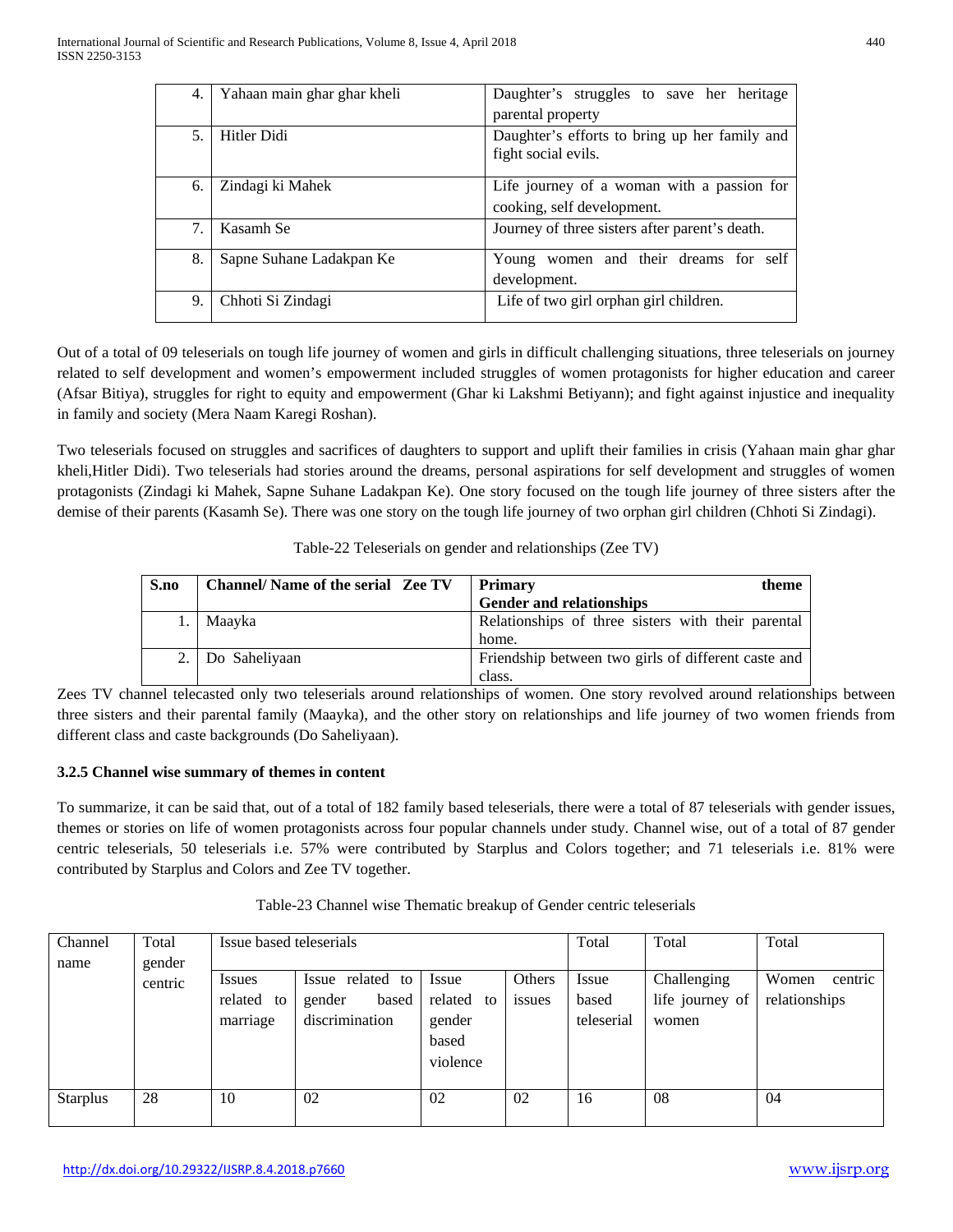| Colors | 22 | 08 | 01 | 02 | 03 | 14  | 04 | 04   |
|--------|----|----|----|----|----|-----|----|------|
| Zee TV | 21 | 08 |    |    | 02 | 10  | 09 | 02   |
| Sony   | 16 | 06 |    |    | 01 | -07 | 08 | 01   |
| Total  | 87 | 32 | 03 | 04 | 08 | 47  | 31 | -1-1 |

The 87 gender centric teleserials included 47 teleserials around issues related to women and gender as the primary theme, 31 teleserials around the challenging life journey of women protagonists under in a diversity of difficult situation and 11 teleserials around gender and relationships of women under specific circumstances.

It is important to mention that the 31 stories on challenging life journey of women had emphasis on the women protagonists and their tough situations, their self development, contributions to family and society in some way as the primary theme. In these stories the journey of women in addressing the challenges and facing them, the process was given the primary focus in the stories.

The stories on gender and relationships focused largely on relationships of women with respect to gender roles. These stories were focusing on the relationship aspect and challenges of women.

Many teleserials because of their overlapping content related to gender and women were classifiable into more than one category like discrimination, violence, empowerment etc. However, the classification has been undertaken and presented based on the basic primary theme and plot of the stories in teleserials.

Gender issues- Out of a total of 47 issue based teleserials, 32 teleserials had marriage and its related dimensions and challenges with respect to gender and women as the primary theme. Three teleserials focused purely on the issue of discrimination, and four teleserials focused purely on the issue of gender based violence as the primary theme; and eight teleserials focused on a variety of other gender issues as the primary theme.

Starplus and colors together accounted for 30 teleserials i.e. 63% of the total number of teleserials on gender issues as the primary theme. Also Starplus, Colors TV and Zee TV together contributed 40 teleserials i.e. 85% of the total issue based teleserials.

In the category of teleserials on challenging life journey of women, 80% of the teleserials i.e. 25 teleserials were contributed by Starplus, Zee TV and Sony TV together. In the category of gender and relationships, out of a total of 11 teleserials, 08 teleserials i.e. 72% were contributed by Starplus and Colors together.

## **4.Summary and conclusion**

The birth of Colors TV and Balika Vadhu in 2008, the unending length of K serials (Kyunki…, Kahaani…, kausati…) and their unrealistic content led to a change in the emphasis of the content in Hindi language family based teleserials. A study of primary themes of 182 Hindi language family based teleserials across four popular channels i.e. Starplus, Colors, Zee TV and Sony TV was conducted over the time period 2008-2016 by visiting the teleserials on YouTube and channel websites together.

The study revealed that out of a total of 182 family based teleserials on these channels, there were 87 teleserials focusing on either women protagonists or issues related to gender and women. Interestingly, gender centric teleserials accounted for 46% of the total number of family based teleserials on the four channels.

Among the 87 gender centric teleserials, 47 teleserials focused on some gender issue as the primary theme, 31 teleserials focused on challenging life journey of women protagonists and their contributions to family and society in some way. 11 out of 87 teleserials focused on gender roles and relationships of women as the primary theme.

Among the 47 teleserials on gender issue as primary theme, 32 teleserials focused on issues related to marriage, 04 teleserials focused on gender based violence as primary theme, 03 teleserials focused on gender based discrimination as primary theme; and 08